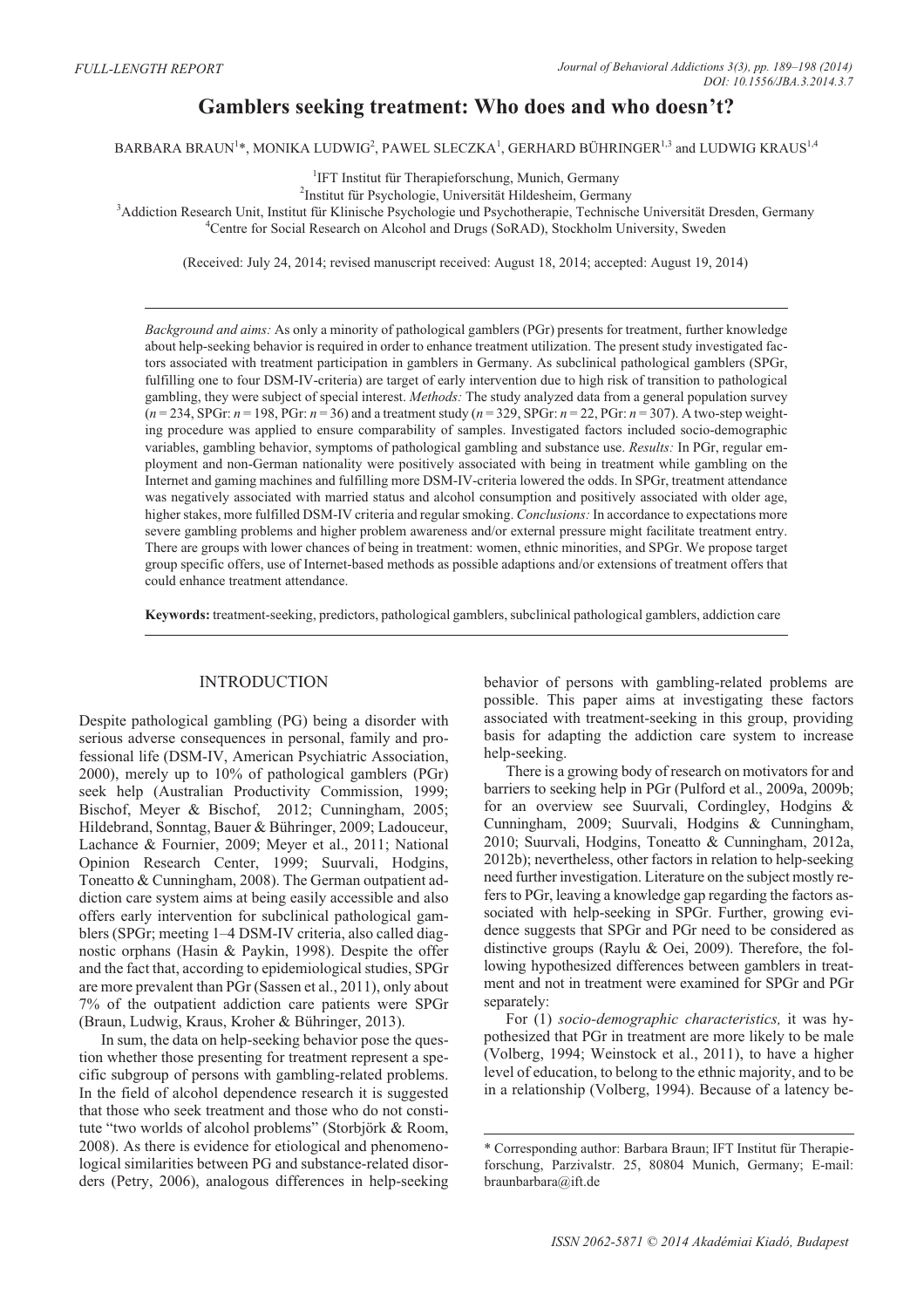tween symptom development and help-seeking (Toneatto et al., 2008), they are expected to be older than PGr not in treatment.

(2) With regard to *gambling behavior and symptoms of PG,* more severe gambling symptoms were assumed for PGr in treatment (Hodgins & el-Guebaly, 2000; Slutske, Blaszczynski & Martin, 2009; Weinstock et al., 2011), with more DSM-IV criteria fulfilled (Strong & Kahler, 2007), higher stakes across all gambling activities (Nett, Schatzmann, Gerber & Klingemann, 2003), higher gambling frequency, and participation in more gambling activities, as well as in hazardous gambling activities such as slot machines, sports betting and/or online gambling (Meyer, Häfeli, Mörsen & Fiebig, 2010; Sassen et al., 2011).

(3) Rates of *co-morbid substance use disorders* are elevated for PGr in treatment (Nett et al., 2003; Petry, 2005; Petry, Stinson & Grant, 2005; Specker, Carlson, Edmunson, Johnson & Marcotte, 1996). Thus, substance use, i.e. alcohol consumption, illicit drug use, and regular smoking, was assumed to be more present in this group.

# **METHODS**

Two samples of SPGr/PGr were merged and analyzed conjointly.

## *General population study (GS)*

*Procedure.* Data were taken from the 2006 and 2009 Epidemiological Survey of Substance Abuse (ESA, Kraus & Baumeister, 2008; Kraus & Pabst, 2010), a nationwide cross-sectional household survey conducted in Germany. A representative sample of adults aged 18 to 64 years was drawn from the German general population with a two stage probability sampling design. Younger age groups were oversampled to account for a lower response probability (disproportional design). After a postal invitation letter informing about the study, a mixed mode design was applied (2006: postal or telephone participation, 2009: online participation was offered additionally). Detailed study description can be found elsewhere (Kraus & Baumeister, 2008; Kraus & Pabst, 2010; Ludwig, Kraus, Müller, Braun & Bühringer, 2012).

*Participants.* A total of  $n = 7.912$  and  $n = 8.030$  subjects participated in 2006 and 2009, respectively, corresponding to response rates of 44.9% (in 2006) and 50.1% (in 2009) of all eligible subjects. Cases with missing values on lifetime gambling participation (2006:  $n = 81$ ; 2009:  $n = 22$ ) or PG (2006:  $n = 14$ ), inconsistent responses regarding preferred gambling activity (2009:  $n = 2$ ) or implausible values in number of children (e.g.  $>60$  children; 2006:  $n = 6$ ) were excluded. Also, cases of treatment for PG were discarded  $(2006: n=1; 2009: n=4)$ . The analytical samples comprised  $n = 7,810$  (2006) and  $n = 8,002$  (2009). The number of persons having participated in any gambling activity within the past year was *n* = 3,582 (2006) and *n* = 3,675 (2009).

## *Treatment study (TS)*

*Procedure.* The study was carried out in Bavarian outpatient addiction care facilities specialized in counseling/treatment of PG. A convenience sample of patients who presented between April 2009 and August 2010 was drawn consecutively by examining them at the beginning and end of their treatment. Patients gave informed consent to participation in the study. Data collection was twofold: (1) *patient documentation:* facility staff filled in a standardized documentation form for the nationwide statistical report on treatment facilities for substance use disorders in Germany (beginning and end of treatment); (2) *self-report questionnaire,* which patients filled in after the second or third treatment session.

*Participants.* A total of  $n = 466$  patients from  $n = 36$  facilities was collected. The response rate of the eligible addiction care facilities was 86% (36/42) with an average of  $n = 12$  patients participating per facility  $(SD = 11, R = 1-45)$ . Based on an extrapolation from an average presentation of  $n = 18$  (2009) and  $n = 19$  (2010) patients per facility (Braun, Kraus, Taqi & Sassen, 2012), the subject participation rate is estimated to be about 50% (466/944). If a patient was willing to participate, but could not fill in the self-report questionnaire, e.g. due to language problems, only data from the patient documentation was collected. This procedure also applied if a patient had given informed consent but presented only once at the facility. Subjects with missing data on age and/or sex  $(n = 5)$  were excluded, resulting in an analytical sample of  $n = 461$  patients (based on patient documentation). Of these,  $n = 337$  patients filled in the self-report questionnaire.

#### *Measures*

In order to assure comparability of the results the same measures were applied in the GS and the TS. Investigated *sociodemographic variables* were sex, age, nationality, marital status, number of children, highest level of education, and employment status.

*Gambling behavior* was assessed as lifetime and 12-month prevalence of participation in all major kinds of gambling available in Germany. Weekly gambling was coded as gambling less than once per week vs. once or several times per week. Multiple gambling was defined as participation in one vs. more than one gambling activity. Stakes were assessed as average stakes in all gambling activities per month within the past year.

*Pathological gambling.* In both studies PG was investigated using a 19-item questionnaire (Stinchfield, 2003) based on the 10 DSM-IV criteria of PG (American Psychiatric Association, 2000). Due to economic reasons, in the GS sample, only participants who had bet at least 50 EUR (about 65 USD) in the past 12 months were asked to answer the questionnaire. Previous findings indicate that individuals betting lower amounts of money are at no or at only a limited risk of fulfilling any DSM-IV criteria for PG (Currie et al., 2006; National Research Council, 1999). Meeting one to four criteria was classified as subclinical pathological gambling (SPG) and five or more criteria as PG.

*Substance use.* Alcohol and tobacco consumption, and illicit drug use (opioids, cannabis, sedatives/hypnotics, cocaine/crack, stimulants/amphetamines/Ecstasy, hallucinogens/LSD, volatile substances, others) within the past 30 days were assessed. Participants were classified as regular smokers when tobacco was consumed on 20 days or more.

#### *Weighting*

In order to achieve representativity, a two-step weighting procedure was applied (see Storbjörk & Room, 2008): (1) *sample weights* were used separately for GS and TS sample to ensure sample representativity for the respective pop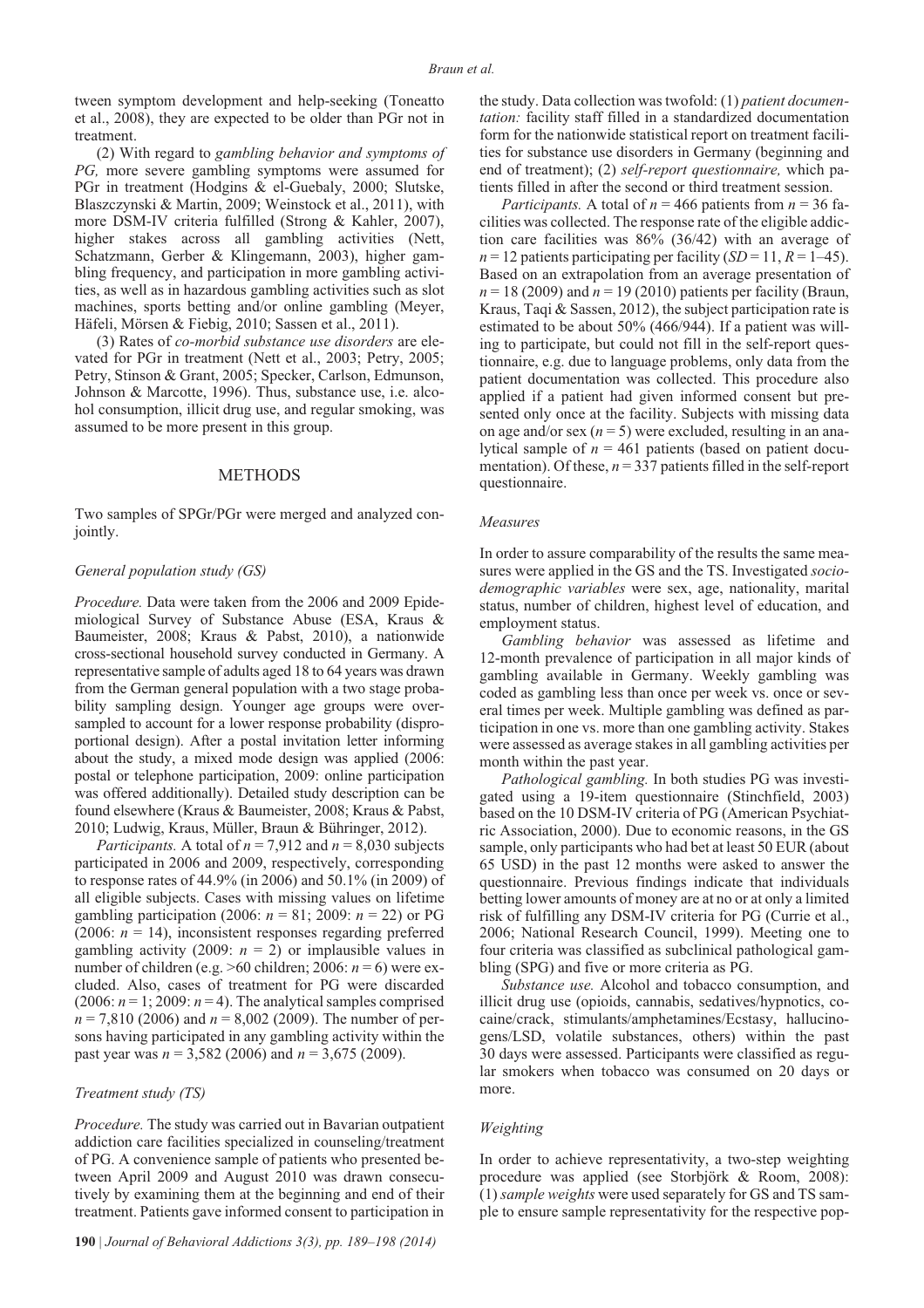ulation and (2) a *population weight* was employed in order to fit the conjoint sample of GS and TS to the distribution of SPGr/PGr in treatment vs. SPGr/PGr not in treatment. For the final weight, the two weights were combined multiplicatively (Korn & Graubard, 1999).

*Sample weights.* In the GS, a design weight was computed to account for the disproportional design, i.e. each case was weighted with the reverse of the selection probability (Groves et al., 2009). Additionally, a poststratification weight ensured convergence to the German population aged 18 to 64 years with regard to basic socio-demographic variables (according to the Federal Statistical Office of Germany). The GS sample weight consisted of the multiplied design and poststratification weights. Both for 2006 and 2009, the GS weight's effectiveness (Korn & Graubard, 1999; Little, Lewitzky, Heeringa, Lepkowski & Kessler, 1997) fall within the typical range of general populations surveys between 60% and 70% (Rösch, 1994), and, therefore, are considered satisfactory. 2006: weight's range  $R =$  $0.12-3.49$ ,  $SD = 0.48$ , effective sample size after weighting  $n' = 6,426$  (before weighting  $n = 7,912$ ), effectiveness  $E =$ 81.2%. 2009: weight ranged from *R* = 0.27–2.99, *SD* = 0.44, effective sample size  $n' = 6,704$  (before weighting  $n =$ 8,030), effectiveness  $E = 83.5\%$ .

In the TS, as no sample was drawn, no design weight was necessary. To adjust socio-demographic characteristics (age, sex, level of education, employment status) of the sample collected in Bavaria (one of 16 German Federal States) to the distribution in the population of treated PGr, a poststratification weight was computed (using iterative proportional fitting/raking; Deming & Stephan, 1940; Gelman & Carlin, 2002). The population consisted of patients treated for PG in all German outpatient addiction care facilities, for which data were available from the statistical report on treatment facilities for substance use disorders in Germany (Steppan, Künzel & Pfeiffer-Gerschel, 2010). The TS weighting was satisfactory [range  $R = 0.24 - 2.92$ ,  $SD = 0.44$ , effective sample size of *n'* = 376 (before weighting *n* = 447), effectiveness  $E = 84.1\%$ . Tables of socio-demographic characteristics of the unweighted and weighted samples and populations for GS and TS are available on request.

*Population weight.* After merging the GS and TS data sets, a population weight (poststratification) was computed in order to map the ratio of SPGr/PGr in treatment and not in treatment. As this study aims at examining SPGr and PGr separately, population weights were computed for both groups. Basis for population weighting was data from a recent general population survey conducted in Germany (PAGE, Meyer et al., 2011). About 10% of PGr enter treatment services; accordingly the weight was computed as 10:90 for PGr in treatment vs. PGr not in treatment. For SPGr, no precise treatment entry rate was reported. Thus, population weighting was estimated based on the following information: (i) the ratio of SPGr vs. PGr having any contact to the addiction care system was 7% vs. 23% and (ii) the ratio of PGr having any contact vs. PGr utilizing treatment more than just marginally was 23% vs. 10%. Assuming that the ratio of having any contact with vs. utilizing treatment is the same for SPGr, the estimation for SPGr utilizing treatment consequently results in  $3\%$  (x/7 = 10/23). Thus, a ratio of 3:97 for SPGr in treatment vs. SPGr not in treatment was used for weighting.

*Combined weight.* The multiplied sample and population weight for SPGr was satisfactory  $(R = 0.18-2.27, SD = 0.53,$ effective sample size  $n' = 172$ ,  $E = 78\%$ ). The combined weight for PGr had a range of  $R = 0.03-13.17$  and a standard deviation of  $SD = 2.59$ . The effective sample size was  $n' =$ 38, the effectiveness  $E = 11.1\%$ , which is unsatisfactory. However, the weight was not trimmed (e.g. at the 95th percentile) in favor of a more realistic mapping of the ratio of PGr in treatment vs. PGr not in treatment. The problem was handled by employing sensitivity analyses (see below).

#### *Statistical analyses*

Stata/SE 12.0 (StataCorp LP, 2007) was used for all analyses and analyses were conducted separately for SPGr and PGr.

The *dependent variable* treatment status was operationalized by samples "in treatment" (TS-sample) and "not in treatment" (GS-sample; subjects in treatment within the past 12 months had been excluded from the analyses,  $n = 5$ ).

*Descriptive analyses* were conducted for the samples in treatment vs. not in treatment and are presented in Table 1. For each of the included variables, differences in distribution were estimated using Pearson's  $\chi^2$ -tests or exact Fisher-test (categorical variables) and *t*-tests (interval scaled variables).

*Logistic regressions* were employed to identify predictors of treatment status among socio-demographic variables, gambling behavior, number of fulfilled PG diagnostic criteria, and substance use. Gambling participation in hazardous gambling activities (any Internet gambling, casino games, gaming machines) and participation in lotteries were included. The latter was introduced as it is the most common gambling activity in Germany (Bundeszentrale für gesundheitliche Aufklärung, 2012; Meyer et al., 2011; Sassen et al., 2011). Collinearity was analyzed and no predictor was excluded (variance inflating factor (VIF) <10, tolerance >0.2). Blockwise hierarchical regression with backward elimination was used: (1) substance use, (2) gambling behavior and PG, and (3) socio-demographic variables were tested with a Wald  $\chi^2$ -test in the overall model and removed from the model if failing to contribute to variance explanation. Goodness of fit was tested with the *F-adjusted mean residual test* (Archer, Lemeshow & Hosmer, 2007) suitable for weighted data.

*Sensitivity analyses* for PGr were conducted because of non-effective final weights, resulting in three different models employing (1) the final weight (multiplied sample and population weight), (2) the sample weight (good effectiveness ), and (3) without any weight. Due to Bonferroni adjustment, the  $\alpha$ -level was set at .017 for the overall models. Only stable predictors and blocks of predictors, i.e. significant in all models, were considered robust.

#### *Ethics*

Both the TS and the GS were approved by the Ethical Board of the German Society of Psychology (DGPs; GS: Reg.-No: GBLK06102008DGPS; TS: Reg.-No: LK 12.2008). All participants were informed about the study and provided informed consent.

## RESULTS

A total of  $n = 329$  were in treatment (SPGr:  $n = 22$ ; PGr:  $n =$ 307) and *n =* 234 were not in treatment (SPGr: *n =* 198; PGr: *n =* 36).

*Journal of Behavioral Addictions 3(3), pp. 189–198 (2014)* | **191**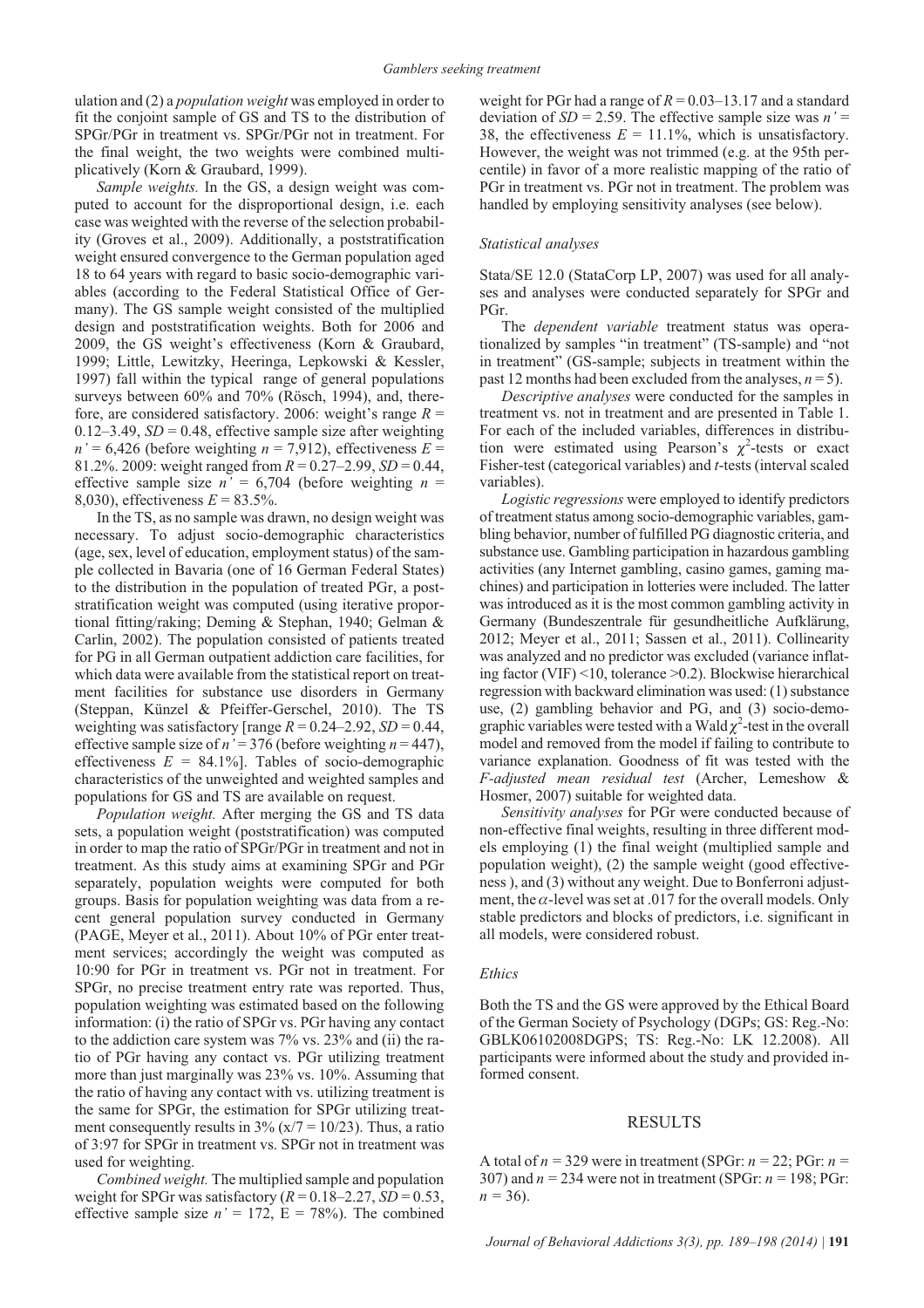# *Subclinical pathological gamblers*

*Descriptive analyses* revealed differences between SPGr in treatment ( $n = 22$ ) und SPGr not in treatment ( $n = 198$ ; Table 1) with SPGr in treatment having higher level of education and higher unemployment rate, higher stakes in the past year and higher number of fulfilled DSM-IV criteria for PG. Being in treatment was associated with participation in lotteries to a lower extent and participation in gaming machines to a greater extent, as well as with alcohol consumption within the past 30 days to a lower extent.

| Table 1. Descriptive characteristics of SPGr in treatment and SPGr |  |
|--------------------------------------------------------------------|--|
| not in treatment                                                   |  |

|                                     |                      | Not in                        | In                 | $p^*$  |
|-------------------------------------|----------------------|-------------------------------|--------------------|--------|
| Socio-demographic variables         |                      | treatment                     | treatment          |        |
|                                     |                      | $n = 198, \%$                 | $n = 22, \%$       |        |
| Age $[M(SE)]$                       |                      | 40(1.0)                       | 42(3.0)            | .504   |
| <b>Sex</b>                          | male                 | 81.3                          | 2.6                | .563   |
|                                     | female               | 15.8                          | 0.3                |        |
| Marital status                      | single               | 38.8                          | 1.2                | .054   |
|                                     | married              | 50.1                          | 0.9                |        |
|                                     | divorced/widowed 8.3 |                               | 0.7                |        |
| Education level <sup>1</sup>        | low                  | 39.0                          | 1.4                | .037   |
|                                     | medium               | 1.3                           | 26.1               |        |
|                                     | high                 | 0.2                           | 33.5               |        |
| <b>Employment</b> status            | unemployed           | 2.4                           | 0.4                | .018   |
|                                     | employed             | 94.7                          | 2.5                |        |
| Nationality                         | German               | 79.2                          | 2.7                | .216   |
|                                     | other                | 18.0                          | 0.2                |        |
| Gambling behaviour/PG <sup>2</sup>  |                      |                               |                    |        |
| $\overline{\text{Weakly}^3}$        | no                   | 38.2                          | 1.0                | .721   |
|                                     | yes                  | 58.9                          | 1.9                |        |
| Multiple <sup>4</sup>               | no                   | 31.6                          | 1.0                | .824   |
|                                     | yes                  | 65.7                          | 1.8                |        |
| Number of games [M (SE)]            |                      | 2.4(0.1)                      | $2.5(0.4)$ .766    |        |
| Internet gambling <sup>5</sup>      | no                   | 71.2                          | 1.8                | .328   |
|                                     | yes                  | 25.9                          | 1.1                |        |
| $\text{Casino}^6$                   | no                   | 76.1                          | 2.0                | .323   |
|                                     | yes                  | 21.1                          | 0.9                |        |
| Gaming machines                     | no                   | 78.6                          | 1.4                | < .001 |
|                                     | yes                  | 18.2                          | 1.8                |        |
| Lotteries                           | no                   | 17.9                          | 1.5                | .001   |
|                                     | yes                  | 79.2                          | $1.4\,$            |        |
| All hazardous games <sup>7</sup> no |                      | 95.0                          | 2.6                | .097   |
|                                     | yes                  | 2.1                           | 0.2                |        |
| Stakes $[M(SE)]^8$                  |                      | 216 (81.4) 1,544 (509.3) .011 |                    |        |
| Number of DSM-IV criteria [M (SE)]  |                      | 1.7(0.1)                      | 3.3 $(0.2)$ < 0.01 |        |
| Substance use <sup>9</sup>          |                      |                               |                    |        |
| Alcohol                             | no                   | 25.6                          | 1.4                | .032   |
|                                     |                      | 71.5                          | 1.4                |        |
| Smoking <sup>10</sup>               | yes                  | 5.9                           | 0.1                | .595   |
|                                     | no                   | 91.2                          | 2.8                |        |
| Illicit drugs $11$                  | yes                  | 91.9                          | 2.8                | .520   |
|                                     | no                   | 5.2                           | 0.1                |        |
|                                     | yes                  |                               |                    |        |

*Notes:* SPGr = subclinical pathological gamblers; for each variable contingency table for SPGr in treatment and not in treatment;  $M =$ mean; *SE* = standard error; \* *p*-value of  $\chi^2$ -, Fisher- or *t*-test, *p* ≤ .05: bold; <sup>1</sup>low: 9 years of school education/without graduation/other; medium: 10 years of school education; high: more than 10 years of school education; <sup>2</sup>in the past year; <sup>3</sup> gambling once or several times per week; <sup>4</sup>participation in one or more gambling activities; <sup>5</sup>Internet casino, Internet card games, Internet sports betting; <sup>6</sup>slot machines or table games; <sup>7</sup>participating in any hazardous game (Internet games, casino, gaming machines); <sup>8</sup>average stakes per month in the past year for all gambling activities; <sup>9</sup>in the past 30 days; <sup>10</sup>regular smoking ( $\geq$ 20 days); <sup>11</sup>any illicit drug.

All predictors were used for the *blockwise hierarchical logistic regression* with the criterion variable treatment status and all blocks contributed to variance explanation (Table 2). Being in treatment, was predicted by higher age, higher stakes, a higher number of fulfilled DSM-IV criteria and regular smoking (all  $OR > 1$ ). The odds for being in treatment were lower when marital status was "married" as opposed to "single" and in case alcohol had been consumed within the past 30 days ( $OR < 1$ ). Although the goodness of fit test was significant (indicating no good model fit), the overall model was significant with a Pseudo  $R^2$  of 67.6.

## *Pathological gamblers*

*Descriptive analyses.* A higher proportion of PGr in treatment ( $n = 307$ ) were unemployed, gambled at gaming machines, set higher stakes in the past year and fulfilled more DMS-IV criteria for PG compared to PGr not in treatment  $(n = 36)$ , whereas being in treatment was associated with alcohol consumption within the past 30 days to a lower extent (Table 3).

All predictors were usable for *blockwise hierarchical logistic regression* on treatment status (VIF < 10, tolerance  $> 0.2$ ). Because of low cell populations of female sex and marital status "divorced/widowed" (for both:  $n = 1$ ) in PGr not in treatment, these predictors were not included.

After*sensitivity analyses*the substance use block was included in only two models (Table 4). Treatment status was predicted robustly by socio-demographic variables and gambling behavior and PG. Odds for being in treatment were lower for regular employment and non-German nationality. PGr participating in any Internet game and using gaming machines and those with more fulfilled DSM-IV-criteria had higher odds for being in treatment. Though goodness of fit tests did not indicate good fit, all models reached significance with Pseudo  $R^2$  ranging from 39.5 to 58.5.

## **DISCUSSION**

As expected, differences between SPGr/PGr in treatment and not in treatment were found. Likewise, SPGr and PGr were found to differ with regard to predictors for treatment status. For SPGr, married persons had a smaller chance of being in treatment compared to singles; older persons had better chances. Also, the chance of being in treatment was higher if stakes gambled were higher, a greater number of DSM-IV criteria were met, or the person smoked regularly, whereas alcohol consumption reduced the odds. In PGr, sensitivity analyses revealed that socio-demographic variables and factors related to gambling behavior and PG were stable predictors of treatment status, whereas substance use cannot be considered a stable predictor. PGr with regular employment and non-German nationality had lower odds for being in treatment, while higher odds were found for PGr gambling on the Internet and gaming machines and for PGr with more symptoms of PG (DSM-IV-criteria). Predictors of treatment status in SPGr/PGr refer to (1) *socio-demographic characteristics,* where the expected sex differences in treatment status were not observed. This may be due to the small size of the female PGr sample  $(n = 33)$ , especially as a tendency conform to the hypothesis was found in the SPGr sample (females  $n = 40$ ). Contrary to the expectation that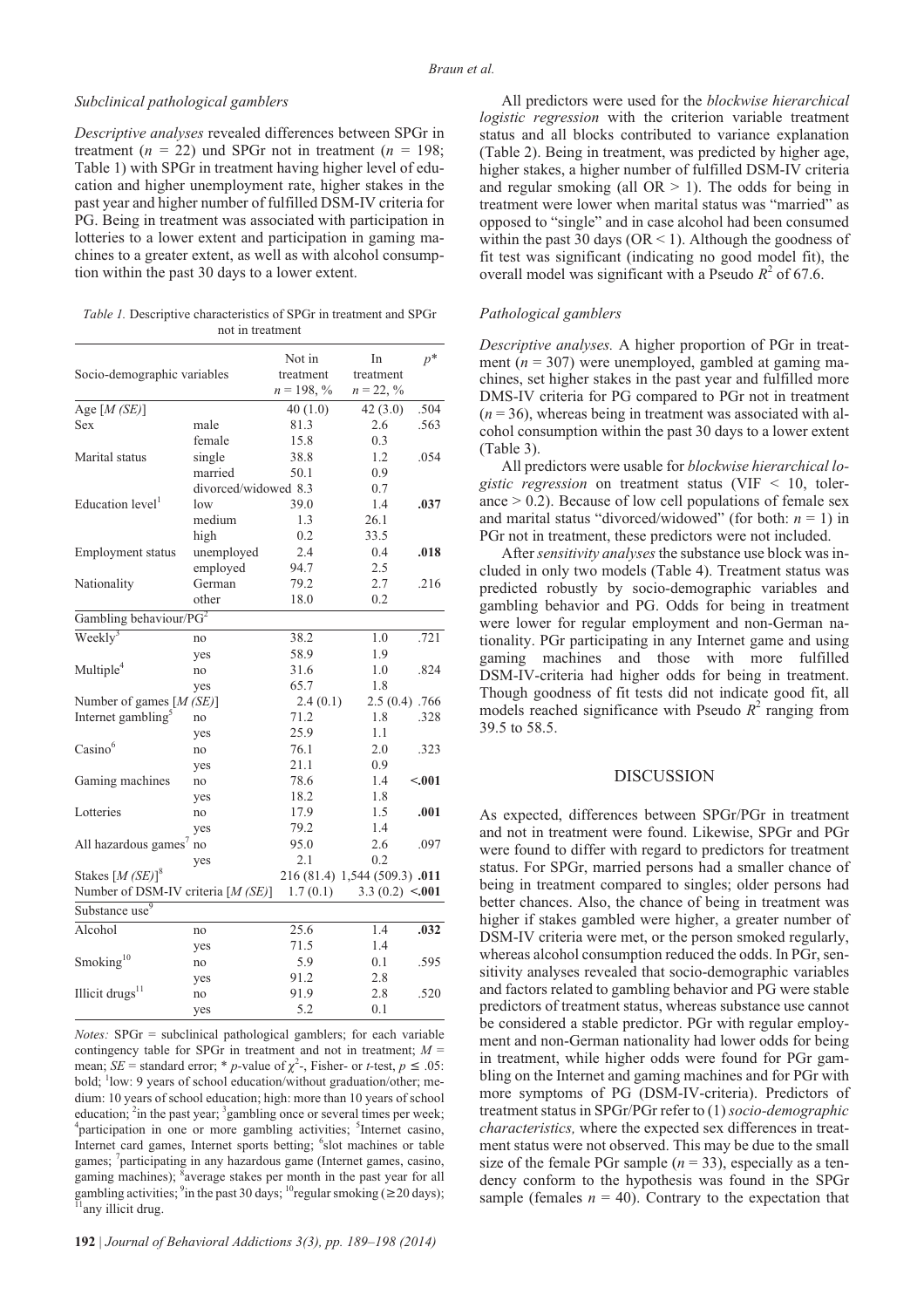|  |  | Table 2. Blockwise hierarchical logistic regression on treatment status of SPGr |  |  |
|--|--|---------------------------------------------------------------------------------|--|--|
|  |  |                                                                                 |  |  |

| $n = 183$                               |        |                   |           |                |       |          |
|-----------------------------------------|--------|-------------------|-----------|----------------|-------|----------|
| Predictor                               |        | OR (95% CI)       | <b>SE</b> | $\overline{z}$ | $p^*$ | $p^{**}$ |
| Socio-demographic                       |        |                   |           |                |       | .001     |
| Age                                     | 1.18   | $(1.04 - 1.34)$   | 0.08      | 2.51           | .013  |          |
| Sex (ref. male)                         | 0.00   | $(0.00-1.57)$     | 0.00      | $-1.85$        | .066  |          |
| Marital status (ref. single)            |        |                   |           |                |       |          |
| married                                 | 0.06   | $(0.00-0.91)$     | 0.08      | $-2.04$        | .043  |          |
| divorced/widowed                        | 2.39   | $(0.08 - 68.17)$  | 4.06      | 0.51           | .608  |          |
| Education level (ref. low) <sup>1</sup> |        |                   |           |                |       |          |
| medium                                  | 3.38   | $(0.44 - 26.06)$  | 3.50      | 1.17           | .242  |          |
| high                                    | 0.17   | $(0.00 - 92.89)$  | 0.53      | $-0.56$        | .577  |          |
| Employment status (ref. unemployed)     | 0.51   | $(0.02 - 14.91)$  | 0.87      | $-0.40$        | .693  |          |
| Nationality (ref. German)               | 0.15   | $(0.00-4.84)$     | 0.26      | $-1.08$        | .282  |          |
| Gambling behaviour/PG <sup>2</sup>      |        |                   |           |                |       | < .001   |
| Weekly <sup>3</sup>                     | 2.07   | $(0.10 - 43.15)$  | 3.19      | 0.47           | .636  |          |
| Multiple <sup>4</sup>                   | 1.16   | $(0.06 - 23.28)$  | 1.76      | 0.10           | .922  |          |
| Number of games                         | 1.22   | $(0.46 - 3.21)$   | 0.60      | 0.41           | .684  |          |
| Internet gambling <sup>5</sup>          | 3.46   | $(0.22 - 53.53)$  | 4.80      | 0.89           | .373  |          |
| $\text{Casino}^6$                       | 0.77   | $(0.11 - 5.24)$   | 0.75      | $-0.27$        | .784  |          |
| Gaming machines                         | 5.78   | $(0.37 - 89.95)$  | 8.05      | 1.26           | .209  |          |
| Lotteries                               | 0.13   | $(0.01 - 1.88)$   | 0.18      | $-1.51$        | .133  |          |
| All hazardous games <sup>7</sup>        | 0.66   | $(0.01 - 47.91)$  | 1.43      | $-0.19$        | .847  |          |
| Stakes <sup>8</sup>                     | 1.00   | $(1.00-1.00)$     | 0.00      | 3.33           | .001  |          |
| Number of DSM-IV criteria               | 4.06   | $(1.23 - 13.43)$  | 2.46      | 2.31           | .022  |          |
| Substance use <sup>9</sup>              |        |                   |           |                |       | .003     |
| Alcohol                                 | 0.01   | $(0.00-0.21)$     | 0.01      | $-2.84$        | .005  |          |
| Smoking <sup>10</sup>                   | 37,823 | $(91-15.7*10^6)$  | 11,5515   | 3.45           | .001  |          |
| Illicit drugs $^{11}$                   | 0.09   | $(0.00 - 611.96)$ | 0.40      | $-0.54$        | .590  |          |
| $\frac{\chi^2(21)^{12}}{p^{13}}$        | 62.6   |                   |           |                |       |          |
|                                         | < .001 |                   |           |                |       |          |
| Pseudo $R^2$                            | 67.6   |                   |           |                |       |          |
|                                         | 127.1  |                   |           |                |       |          |
| $F(9,174)^{14}$<br>$p^{15}$             | < .001 |                   |           |                |       |          |
|                                         |        |                   |           |                |       |          |

*Notes:* SPGr = subclinical pathological gamblers; *OR* = Odds Ratio; 95% CI = 95% confidence interval; *SE* = robust standard error; \* *p-*value of predictor, \*\* *p*-value of block of predictors (Wald  $\chi^2$ -test); *p* < = .05: bold; <sup>1</sup>l ow: 9 years of school education/without graduation/other; medium: 10 years of school education; high: more than 10 years of school education; <sup>2</sup>in the past year; <sup>3</sup>gambling once or several times per week; <sup>4</sup>participation in one or more gambling activities; <sup>5</sup>Internet casino, Internet card games, Internet sports betting; <sup>6</sup>slot machines or table games; <sup>7</sup>participating in any hazardous game (Internet games, casino, gaming machines); <sup>8</sup>average stakes per month in the past year for all gambling activities; <sup>9</sup>in the past 30 days; <sup>10</sup>regular smoking ( $\geq$ 20 days); <sup>11</sup>any illicit drug; <sup>12</sup> $\chi$ <sup>2</sup>-test of model, in braces: degrees of freedom df; <sup>13</sup>*p*-value of goodness of  $\chi$ <sup>2</sup>-test; <sup>14</sup>*F*-value of goodness of fit test, in braces: df; <sup>15</sup>*p-*value of goodness of fit test.

help-seeking would be more probable given a stable socio-demographic background, odds for being in treatment were lower for married persons (SPGr) and for persons with regular employment (PGr). A possible explanation is, that gamblers who do not experience far-reaching adverse consequences, e.g. losing their spouse or job, do not seek help solely for gambling-related problems. This is in line with previous findings suggesting that gamblers seek treatment in situation of crisis (Evans & Delfabbro, 2005). Also, having regular employment may be difficult to reconcile with high intensity treatment.

As expected, the chance for being in treatment was higher for older persons (SPGr) and lower for persons with non-German nationality (PGr). Older age may reflect a longer problem duration which may be associated with increased problem awareness and greater external pressure to seek help. Further on, language difficulties and cultural barriers could hamper treatment entry and utilization among persons with a non-German nationality (Baschin, Ülsmann, Jacobi & Fydrich, 2012).

(2) In line with expectations for *gambling behavior and PG,* SPGr/PGr in treatment indicated more gambling-related problems. Although gambling frequency and multiple gambling were not associated with treatment status, the chance for being in treatment was higher if more DSM-IVcriteria were fulfilled (SPGr and PGr), treatment odds rose with higher stakes (SPGr) and with participation in Internet gambling and gaming machines (PGr). One could assume that providers of these games carefully monitor persons with possible gambling problems and advise treatment. Then again this can be ruled out as not one patient of the TS had been referred to treatment by a gambling provider (Braun et al., 2013).

(3) Regarding higher *substance use* of PGr in treatment the assumed global connection between substance use and being in treatment was not found. In the SPGr sample, regular smoking had the expected effect (predicting being in treatment). Contrary results were found for alcohol use: about half of the SPGr in treatment were alcohol abstinent; this group had higher odds for being in treatment than consumers. Given the high co-morbidity of alcohol use disorders and PG (Petry, 2006) and assuming that this link also applies for SPG, a possible explanation could be that some SPGr had had alcohol related disorders and reduced their alcohol consumption beforehand. This could have resulted in higher addiction problem awareness and/or higher self-efficacy to be able to solve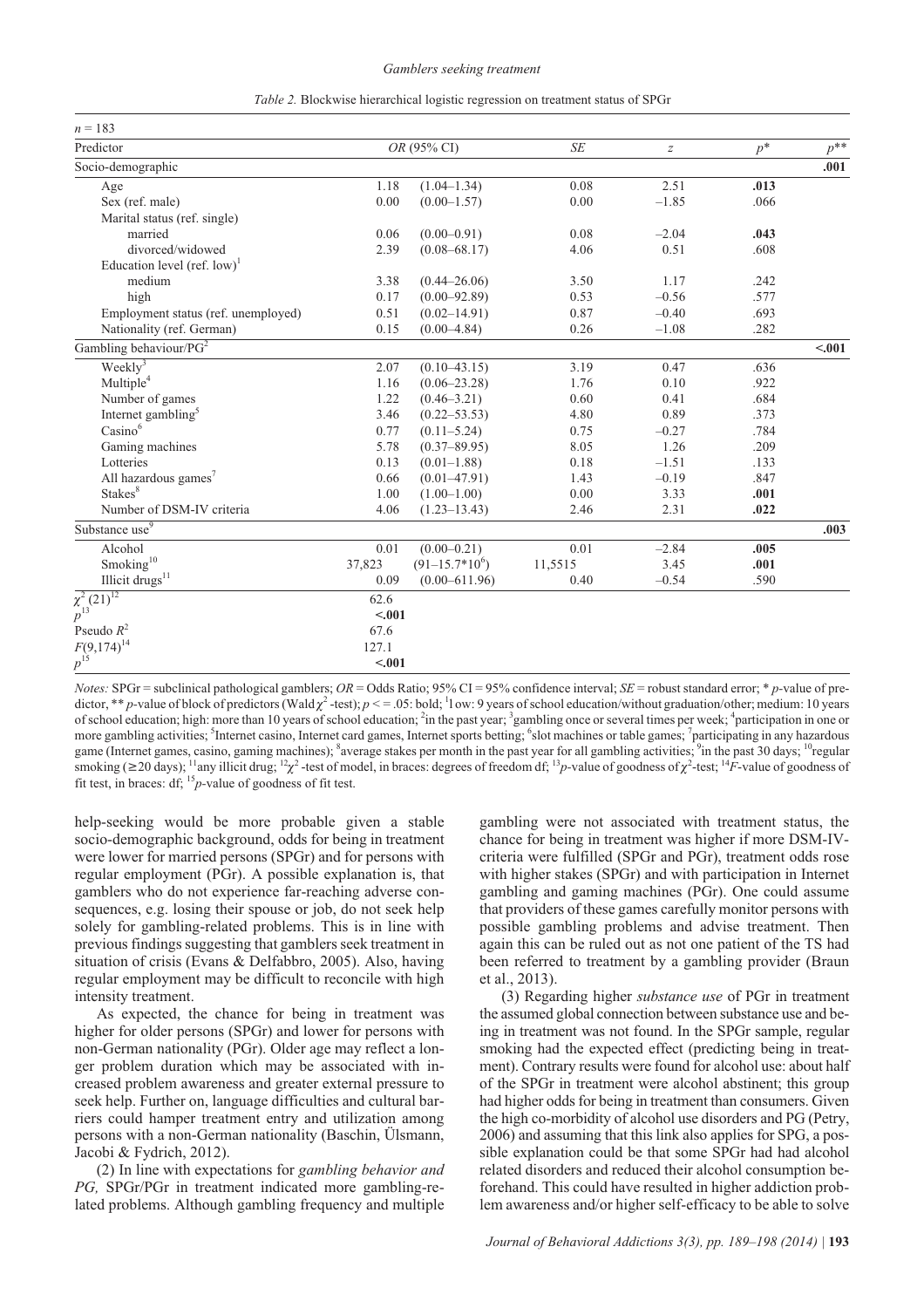#### *Braun et al.*

|                                    |                  | Not in treatment | In treatment  | $p^\ast$ |
|------------------------------------|------------------|------------------|---------------|----------|
| Socio-demographic variables        |                  | $n = 36, \%$     | $n = 307, \%$ |          |
| Age $[M(SE)]$                      |                  | 33(2.2)          | 36(0.7)       | .096     |
| Sex                                | male             | 86.4             | 10.0          | .159     |
|                                    | female           | 2.5              | 1.1           |          |
| Marital status                     | single           | 53.8             | 6.2           | .064     |
|                                    | married          | 33.0             | 3.1           |          |
|                                    | divorced/widowed | 2.4              | 1.6           |          |
| Education level <sup>1</sup>       | low              | 28.3             | 7.1           | .088     |
|                                    | medium           | 47.6             | 4.4           |          |
|                                    | high             | 10.7             | 2.0           |          |
| Employment status                  | unemployed       | $2.0$            | 3.6           | $-.001$  |
|                                    | employed         | 86.5             | 8.0           |          |
| Nationality                        | German           | 65.1             | 9.4           | .120     |
|                                    | other            | 23.8             | 1.7           |          |
| Gambling behaviour/PG <sup>2</sup> |                  |                  |               |          |
| $\overline{\text{Weakly}^3}$       | no               | 19.8             | 1.6           | .266     |
|                                    | yes              | 69.2             | 9.4           |          |
| Multiple <sup>4</sup>              | no               | 25.0             | 2.3           | .426     |
|                                    | yes              | 64.1             | 8.5           |          |
| Number of games $[M(SE)]$          |                  | 2.9(0.3)         | 2.8(0.1)      | .881     |
| Internet gambling <sup>5</sup>     | no               | 71.0             | 8.3           | .487     |
|                                    | yes              | 17.9             | 2.8           |          |
| $\mathrm{Casino}^6$                | no               | 57.2             | 7.0           | .863     |
|                                    | yes              | 31.7             | 4.1           |          |
| Gaming machines                    | no               | 31.7             | 1.9           | .013     |
|                                    | yes              | 56.6             | 9.9           |          |
| Lotteries                          | no               | 39.3             | 4.5           | .723     |
|                                    | yes              | 49.6             | 6.6           |          |
| All hazardous games <sup>7</sup>   | no               | 80.5             | 10.1          | .907     |
|                                    | yes              | 8.4              | 1.0           |          |
| Stakes $[M(SE)]^8$                 |                  | 444 (123)        | 2,352 (316)   | < .001   |
| Number of DSM-IV criteria [M (SE)] |                  | 6.7(0.3)         | 7.9(0.1)      | $-.001$  |
| Substance use <sup>9</sup>         |                  |                  |               |          |
| Alcohol                            | no               | 22.3             | 6.1           | .002     |
|                                    | yes              | 66.6             | 5.0           |          |
| Smoking <sup>10</sup>              | no               | 3.5              | 0.3           | .616     |
|                                    | yes              | 85.4             | 10.8          |          |
| Illicit drugs $11$                 | no               | 79.0             | 10.5          | .709     |
|                                    | yes              | 9.5              | 1.0           |          |

*Table 3.* Descriptive characteristics of PGr in treatment and PGr not in treatment

*Notes:* PGr = pathological gamblers; for each variable contingency table for PGr in treatment and not in treatment, no *n* are reported but proportions after weighting; M = mean; SE = standard error; \* *p*-value of  $\chi^2$  – , Fisher- or *t*-test,  $p \le 0.05$ : bold; <sup>1</sup>low: 9 years of school education/without graduation/other; medium: 10 years of school education; high: more than 10 years of school education; <sup>2</sup> in the past year; <sup>3</sup> gambling once or several times per week; <sup>4</sup>participation in one or more gambling activities; <sup>5</sup>Internet casino, Internet card games, Internet sports betting; <sup>6</sup>slot machines or table games;  $^7$ participating in any hazardous game (Internet games, casino, gaming machines);  $^8$ average stakes per month in the past year for all gambling activities; <sup>9</sup>in the past 30 days; <sup>10</sup>regular smoking ( $\geq$ 20 days); <sup>11</sup>any illicit drug.

gambling-related problems, thus leading to a higher willingness to seek help. This interpretation, however, cannot be tested with the available data, especially as (former) diagnoses of alcohol use disorders were not assessed in the TS and could therefore not be used as a predictor.

## *Limitations*

Though being potentially important predictors of help-seeking several variables, e.g. comorbid psychiatric disorders, personality traits or duration of PG, were not assessed in order to keep study participation effort as low as possible.

Other limitations could have compromised representativity and generalizability of the results. The response rates of about 50% in the GS sample may have resulted in a selection bias. Also, the weighted sample still differed from the general population with regard to nationality and level of education (in 2006 and 2009). Furthermore, a mode effect for the different questionnaire modes (paper, telephone, online) was found. These limitations and others are discussed in Kraus and Baumeister (2008) and Kraus and Pabst (2010).

Generalizability of the TS may be compromised due to a response rate of 50% and data having been obtained from only one of the 16 Federal States of Germany. However, socio-demographic and treatment characteristics of the TS resemble those of PGr treated in all of Germany (based on the statistical report of treatment facilities in Germany) and socio-demographic characteristics were additionally accounted for by weighting. Thus, a selection bias is unlikely. Also, no selection bias due to non-response (17%) of eligible addiction care facilities needs to be assumed. Still, not having included all Bavarian addiction care facilities as eligible may have compromised the general representativity of the sample. This was for pragmatic reasons, as case numbers in facilities not specialized in counseling/treatment of PG were expected to be low.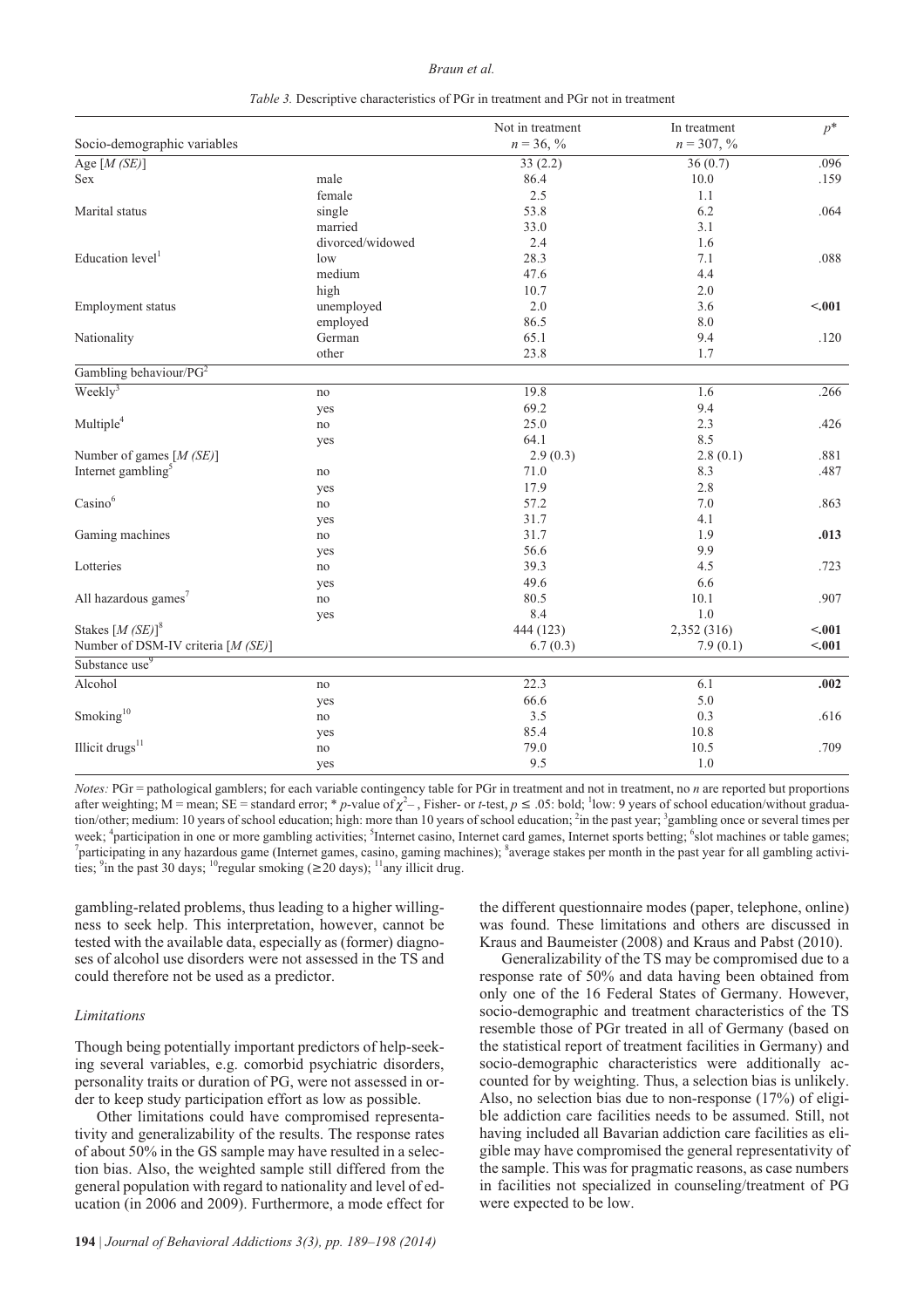| $n = 258$                                                                                                                                                                                                                                                                                                                                                                                                                                                                                                                                                                                                                                                                                                                                                                                                                                                                       |          | Model with final weight |       |                           |          |                | Table 4. Blockwise hierarchical logistic regression and sensitivity analyses on treatment status of PGr | Model with sample weight |                 |                 |                             |                                                                                                                                   |                | Model without any weight |          |                |
|---------------------------------------------------------------------------------------------------------------------------------------------------------------------------------------------------------------------------------------------------------------------------------------------------------------------------------------------------------------------------------------------------------------------------------------------------------------------------------------------------------------------------------------------------------------------------------------------------------------------------------------------------------------------------------------------------------------------------------------------------------------------------------------------------------------------------------------------------------------------------------|----------|-------------------------|-------|---------------------------|----------|----------------|---------------------------------------------------------------------------------------------------------|--------------------------|-----------------|-----------------|-----------------------------|-----------------------------------------------------------------------------------------------------------------------------------|----------------|--------------------------|----------|----------------|
| Predictor                                                                                                                                                                                                                                                                                                                                                                                                                                                                                                                                                                                                                                                                                                                                                                                                                                                                       |          | OR (95% CI)             | S E   | N                         | $p^\ast$ | $p^{\ast\ast}$ | OR (95% CI)                                                                                             | SE <sub></sub>           | N               | $\mathcal{P}^*$ | $p^{**}$                    | OR (95% CI)                                                                                                                       | SE <sub></sub> | N                        | $p^\ast$ | $p^{\ast\ast}$ |
| Socio-demographic                                                                                                                                                                                                                                                                                                                                                                                                                                                                                                                                                                                                                                                                                                                                                                                                                                                               |          |                         |       |                           |          | 5.001          |                                                                                                         |                          |                 |                 | < .001                      |                                                                                                                                   |                |                          |          | .004           |
| Age                                                                                                                                                                                                                                                                                                                                                                                                                                                                                                                                                                                                                                                                                                                                                                                                                                                                             | 1.15     | $(1.05 - 1.25)$         | 0.05  | 3.06                      | .002     | 1.05           | $1.00 - 1.11$                                                                                           | 0.03                     | 1.89            | .058            | 1.08                        | $0.99 - 1.17$                                                                                                                     | 0.05           | 1.80                     | .072     |                |
| Sex (ref. male)                                                                                                                                                                                                                                                                                                                                                                                                                                                                                                                                                                                                                                                                                                                                                                                                                                                                 |          |                         |       |                           |          |                |                                                                                                         |                          |                 |                 |                             |                                                                                                                                   |                |                          |          |                |
| Marital status (ref. single)                                                                                                                                                                                                                                                                                                                                                                                                                                                                                                                                                                                                                                                                                                                                                                                                                                                    |          |                         |       |                           |          |                |                                                                                                         |                          |                 |                 |                             |                                                                                                                                   |                |                          |          |                |
| married                                                                                                                                                                                                                                                                                                                                                                                                                                                                                                                                                                                                                                                                                                                                                                                                                                                                         | $1.07\,$ | $(0.14 - 8.02)$         | 1.09  | 0.07                      | .948     | 0.53           | $0.14 - 2.05$                                                                                           | 0.36                     | $-0.93$         | .354            | 0.57                        | $0.14 - 2.36$                                                                                                                     | 0.41           | $-0.77$                  | 441      |                |
| divorced/widowed                                                                                                                                                                                                                                                                                                                                                                                                                                                                                                                                                                                                                                                                                                                                                                                                                                                                |          |                         |       |                           |          |                |                                                                                                         |                          |                 |                 |                             |                                                                                                                                   |                |                          |          |                |
| Education level <sup>1</sup> (ref. low)                                                                                                                                                                                                                                                                                                                                                                                                                                                                                                                                                                                                                                                                                                                                                                                                                                         |          |                         |       |                           |          |                |                                                                                                         |                          |                 |                 |                             |                                                                                                                                   |                |                          |          |                |
| medium                                                                                                                                                                                                                                                                                                                                                                                                                                                                                                                                                                                                                                                                                                                                                                                                                                                                          | 0.11     | $(0.02 - 0.54)$         | 0.09  | $-2.75$                   | .006     | 0.42           | $0.13 - 1.37$                                                                                           | 0.25                     | $-1.44$         | .150            | 0.27                        | $0.08 - 0.95$                                                                                                                     | 0.17           | $-2.04$                  |          |                |
| high                                                                                                                                                                                                                                                                                                                                                                                                                                                                                                                                                                                                                                                                                                                                                                                                                                                                            | 0.03     | $(0.00 - 0.48)$         | 0.04  | $-2.5$                    | .013     | 0.53           | $0.11 - 2.48$                                                                                           | 0.42                     | $-0.81$         | .416            | 0.38                        | $0.06 - 2.25$                                                                                                                     | 0.35           | $-1.06$                  | .287     |                |
| (ref. unemployed)<br>Employment status                                                                                                                                                                                                                                                                                                                                                                                                                                                                                                                                                                                                                                                                                                                                                                                                                                          | 0.00     | $(0.00 - 0.01)$         | 0.00  | 4.76                      | 5.001    | 0.06           | $0.01 - 0.26$                                                                                           | 0.04                     | $-3.69$         | 5.001           | 0.10                        | $0.02 - 0.45$                                                                                                                     | 0.08           | $-2.99$                  | .003     |                |
| Nationality (ref. German)                                                                                                                                                                                                                                                                                                                                                                                                                                                                                                                                                                                                                                                                                                                                                                                                                                                       | 0.06     | $(0.01 - 0.49)$         | 0.06  | $-2.62$                   | .009     | 0.20           | $0.06 - 0.66$                                                                                           | 0.12                     | $-2.66$         | .008            | 0.17                        | $0.05 - 0.62$                                                                                                                     | 0.11           | $-2.68$                  | $-007$   |                |
| Gambling behaviour/PG <sup>2</sup>                                                                                                                                                                                                                                                                                                                                                                                                                                                                                                                                                                                                                                                                                                                                                                                                                                              |          |                         |       |                           |          | < 001          |                                                                                                         |                          |                 |                 | 012                         |                                                                                                                                   |                |                          |          | $\overline{0}$ |
| $Weekly^3$                                                                                                                                                                                                                                                                                                                                                                                                                                                                                                                                                                                                                                                                                                                                                                                                                                                                      | 0.10     | $(0.02 - 0.58)$         | 0.09  | $-2.59$                   | 010      | 0.52           | $0.12 - 2.37$                                                                                           | 0.40                     | $-0.84$         | $rac{400}{2}$   | 0.51                        | $0.10 - 2.55$                                                                                                                     | 0.42           | $-0.82$                  | 414      |                |
| Multiple <sup>4</sup>                                                                                                                                                                                                                                                                                                                                                                                                                                                                                                                                                                                                                                                                                                                                                                                                                                                           | 0.91     | $(0.07 - 12.52)$        | 1.21  | $-0.07$                   | ,945     | 0.72           | $0.09 - 5.39$                                                                                           | 0.74                     | $-0.33$         | 745             | 1.25                        | $0.19 - 8.19$                                                                                                                     | 1.20           | 0.23                     | 817      |                |
| Number of games                                                                                                                                                                                                                                                                                                                                                                                                                                                                                                                                                                                                                                                                                                                                                                                                                                                                 | 0.76     | $(0.30 - 1.97)$         | 0.37  | $-0.56$                   | .575     | 0.54           | $0.29 - 1.03$                                                                                           | 0.18                     | $-1.86$         | 063             | 0.51                        | $0.26 - 1.01$                                                                                                                     | 0.18           | $-1.94$                  | 052      |                |
| Internet games <sup>5</sup>                                                                                                                                                                                                                                                                                                                                                                                                                                                                                                                                                                                                                                                                                                                                                                                                                                                     | 552.98   | $(16 - 18.412)$         | 984.4 | 3.55                      | 5.001    | 7.60           | $1.17 - 49.39$                                                                                          | 7.26                     | 2.12            | .034            | 13.55                       | $2.06 - 89.18$                                                                                                                    | 13.03          | 2.71                     | .007     |                |
| $\mathrm{Casino}^6$                                                                                                                                                                                                                                                                                                                                                                                                                                                                                                                                                                                                                                                                                                                                                                                                                                                             | 5.55     | $(0.56 - 54.72)$        | 6.45  | 1.47                      | .142     | 2.16           | $0.24 - 19.39$                                                                                          | 2.42                     | 0.69            | 493             | $\frac{1.50}{7.31}$<br>5.46 | $0.24 - 9.52$                                                                                                                     | 1.42           | 0.43                     | .664     |                |
| Gaming machines                                                                                                                                                                                                                                                                                                                                                                                                                                                                                                                                                                                                                                                                                                                                                                                                                                                                 | 46.02    | $(2.48 - 854)$          | 68.25 | 2.58                      | .010     | 6.22           | $1.32 - 29.24$                                                                                          | 4.91                     | 2.31            | .021            |                             | 1.37-39.01                                                                                                                        | 6.25           | 2.33                     | .020     |                |
| Lotteries                                                                                                                                                                                                                                                                                                                                                                                                                                                                                                                                                                                                                                                                                                                                                                                                                                                                       | 1.12     | $(0.16 - 8.05)$         | 1.12  | 0.11                      | 909      | 4.97           | $0.45 - 54.40$                                                                                          | 6.07                     | 1.31            | .189            |                             | $0.73 - 40.62$                                                                                                                    | 5.59           | 1.66                     | .097     |                |
| All hazardous games <sup>7</sup>                                                                                                                                                                                                                                                                                                                                                                                                                                                                                                                                                                                                                                                                                                                                                                                                                                                | 0.00     | $(0.00 - 0.16)$         | 0.01  | 2.84                      | .005     | 0.19           | $0.01 - 3.59$                                                                                           | 0.29                     | $1.10$          | 270             |                             | $0.01 - 4.24$                                                                                                                     | 0.28           | $-1.08$                  | 282      |                |
| $\mbox{{\sc Stakes}}^8$                                                                                                                                                                                                                                                                                                                                                                                                                                                                                                                                                                                                                                                                                                                                                                                                                                                         | $1.00\,$ | $(1.00 - 1.00)$         | 0.00  | 2.83                      | .005     | 1.00           | $1.00 - 1.00$                                                                                           | 0.00                     | 1.28            | 199             | 1.00                        | $1.00 - 1.00$                                                                                                                     | 0.00           | 1.24                     | 215      |                |
| Number of DSM-IV                                                                                                                                                                                                                                                                                                                                                                                                                                                                                                                                                                                                                                                                                                                                                                                                                                                                | 4.12     | $(2.33 - 7.29)$         | 1.19  | 4.89                      | 5.001    | 1.69           | $1.06 - 2.71$                                                                                           | 0.41                     | 2.19            | 028             | 1.81                        | $.11 - 2.96$                                                                                                                      | 0.45           | 2.36                     | .018     |                |
| criteria                                                                                                                                                                                                                                                                                                                                                                                                                                                                                                                                                                                                                                                                                                                                                                                                                                                                        |          |                         |       |                           |          |                |                                                                                                         |                          |                 |                 |                             |                                                                                                                                   |                |                          |          |                |
| Substance use <sup>9</sup>                                                                                                                                                                                                                                                                                                                                                                                                                                                                                                                                                                                                                                                                                                                                                                                                                                                      |          |                         |       |                           |          | $\overline{5}$ |                                                                                                         |                          |                 |                 | .126                        |                                                                                                                                   |                |                          |          | .032           |
| Alcohol                                                                                                                                                                                                                                                                                                                                                                                                                                                                                                                                                                                                                                                                                                                                                                                                                                                                         | 0.04     | $(0.01 - 0.21)$         | 0.03  | $-3.9$                    | < .001   |                |                                                                                                         |                          |                 |                 | 0.25                        | $0.07 - 0.86$                                                                                                                     | 0.16           | $-2.19$                  | 029      |                |
| Smoking <sup>10</sup>                                                                                                                                                                                                                                                                                                                                                                                                                                                                                                                                                                                                                                                                                                                                                                                                                                                           | 1.06     | $(0.03 - 36.05)$        | 1.90  | 0.03                      | .973     |                |                                                                                                         |                          |                 |                 | 1.70                        | $0.16 - 17.71$                                                                                                                    | 2.03           | 0.45                     | .656     |                |
| Illicit drugs <sup>11</sup>                                                                                                                                                                                                                                                                                                                                                                                                                                                                                                                                                                                                                                                                                                                                                                                                                                                     | 0.30     | $(0.03 - 2.55)$         | 0.32  | $-1.11$                   | .266     |                |                                                                                                         |                          |                 |                 | 0.38                        | $0.08 - 1.80$                                                                                                                     | 0.30           | $-1.22$                  | .224     |                |
|                                                                                                                                                                                                                                                                                                                                                                                                                                                                                                                                                                                                                                                                                                                                                                                                                                                                                 |          |                         |       | $\chi^2(19)12$            |          | 57.7           |                                                                                                         |                          | $\chi^2(16)12$  |                 | 50.6                        |                                                                                                                                   |                | $\chi^2(19)^{12}$        |          | 51.8           |
|                                                                                                                                                                                                                                                                                                                                                                                                                                                                                                                                                                                                                                                                                                                                                                                                                                                                                 |          |                         |       |                           |          | 5.001          |                                                                                                         |                          |                 |                 | 5.001                       |                                                                                                                                   |                |                          |          | 5.001          |
|                                                                                                                                                                                                                                                                                                                                                                                                                                                                                                                                                                                                                                                                                                                                                                                                                                                                                 |          |                         |       | Pseudo $\boldsymbol{R}^2$ |          | 58.5           |                                                                                                         |                          | Pseudo $R^2$    |                 | 39.5                        |                                                                                                                                   |                | Pseudo $R^2$             |          | 44.7           |
|                                                                                                                                                                                                                                                                                                                                                                                                                                                                                                                                                                                                                                                                                                                                                                                                                                                                                 |          |                         |       | $F(9.249)^{13}$           |          | 399.5          |                                                                                                         |                          | $F(9.250)^{13}$ |                 | 164.3                       |                                                                                                                                   |                | F(9.249)13               |          | 67.6           |
|                                                                                                                                                                                                                                                                                                                                                                                                                                                                                                                                                                                                                                                                                                                                                                                                                                                                                 |          |                         |       | $p^{14}$                  |          | 5.001          |                                                                                                         |                          | $p^{14}$        |                 | 1001                        |                                                                                                                                   |                | $p^{14}$                 |          | < 001          |
| ing machines); <sup>8</sup> average stakes per month in the past year for all gambling activities; <sup>9</sup> in the past 30 days; <sup>10</sup> regular smoking ( $\geq$ 20 days); <sup>11</sup> any illicit drug; <sup>12</sup> $\chi^2$ -test of model, in braces: degrees of<br><i>Notes</i> : PGr = pathological gamblers; $OR = O$ dds Ratio; 95% CI = 95% confidence interval; $SE =$ robust standard error; * p-value of predictior; ** p-value of block of predictiors (Wald $\chi^2$ -test); $p \le .05$ : bold;<br>how: 9 years of school education/without graduation/other; medium: 10 years of school education; high: more than 10 years of school education; <sup>2</sup> in the past year; <sup>3</sup> gambling once or several times per week;<br><sup>4</sup> rticipation in one or more gambling activities; <sup>5</sup> Internet casino, Internet card |          |                         |       |                           |          |                |                                                                                                         |                          |                 |                 |                             | games, Internet sports betting; 'slot machines or table games; 'participating in any hazardous game (Internet games, casino, gam- |                |                          |          |                |
| $^{13}p$ -value of goodness of $\chi^2$ -test; <sup>14</sup> F-value of goodness of fit test, in braces: df; <sup>15</sup> p-value of goodness of fit test.                                                                                                                                                                                                                                                                                                                                                                                                                                                                                                                                                                                                                                                                                                                     |          |                         |       |                           |          |                |                                                                                                         |                          |                 |                 |                             |                                                                                                                                   |                |                          |          |                |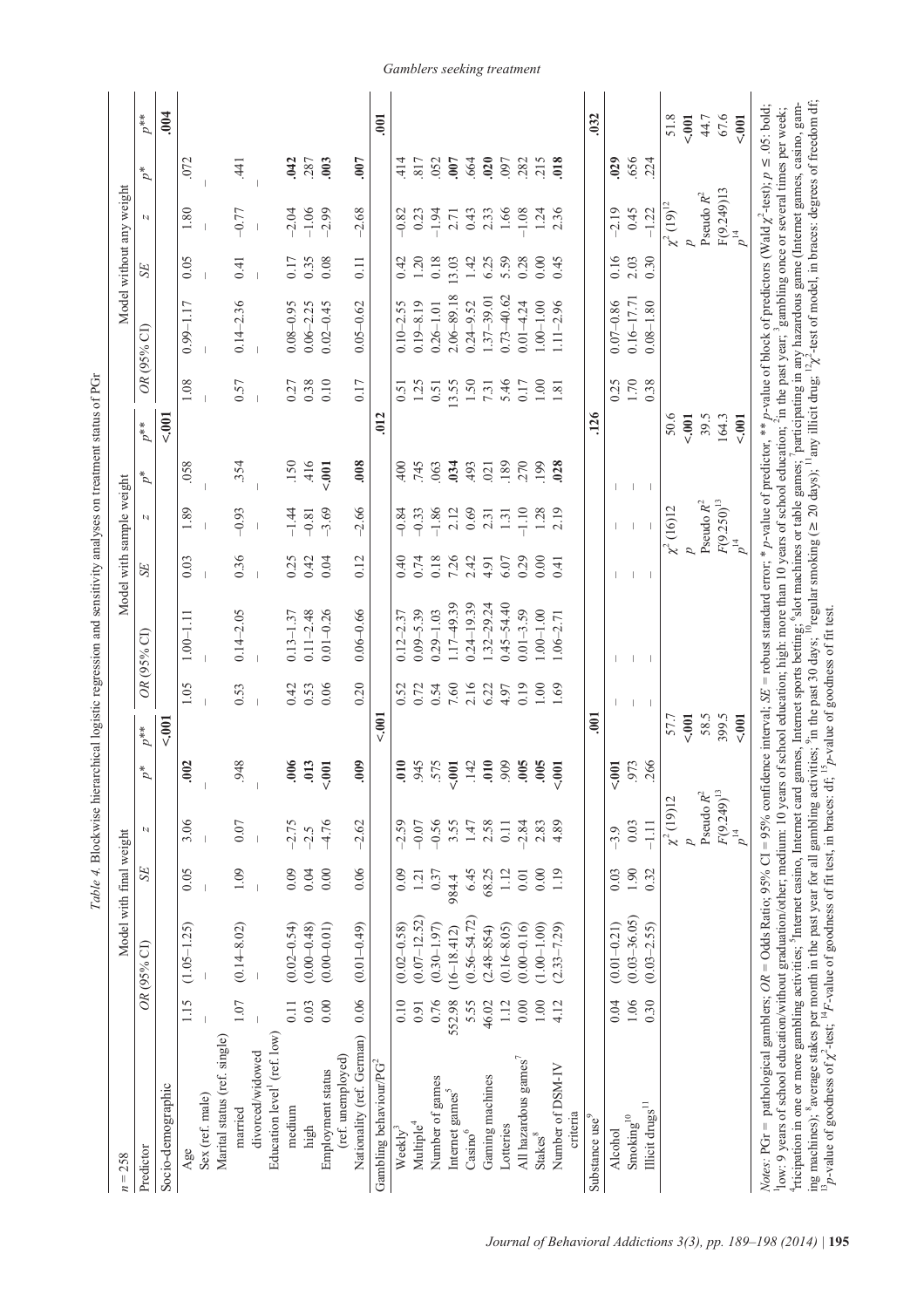Procedure of the TS included administration of the self-report questionnaire after the second or third treatment session. Up to this point, some study participants had already dropped out of treatment, thus not providing self-reported information. However, a comparison of socio-demographic characteristics did not show any differences.

Another potential limitation results from the weighting procedure. The population weight for the PGr resulted in a low effective sample size. Sensitivity analyses were conducted to account for this problem, and only results with sufficient stability were included in the interpretation.

# **CONCLUSIONS**

The aim of this study was twofold: first, to identify factors associated with help-seeking behavior both in SPGr and PGr, and second, to provide a theoretical basis for possible adaptations of the addiction care system. The extension of treatment offers may contribute to enhancing treatmentseeking and treatment utilization among persons with gambling-related problems. This may be especially necessary for those who only present for treatment to a low extent: Women, persons of an ethnic minority, and SPGr.

*Target group specific offers* focus on the first two groups. For women, gambling-related treatment services should be community-based and available in general health care centers, where seeking help and counseling/treatment might be discreet (Crisp et al., 2004). With regards to the therapy setting, group therapy offers are recommended, taking into account particularities in interpersonal relationships and communication of female PGr (Vogelgesang, 2004). These groups should be available as "women-only" groups to provide a safe space for disclosure (Piquette-Tomei, Norman, Dwyer & McCaslin, 2008). For PGr belonging to an ethnic minority, therapists specialized in cultural sensitive therapy (Raylu & Oei, 2004) or having the same ethnic background reduce the risk of language or cultural barriers hindering treatment-seeking and -utilization. Awareness of treatment options in this group could be enhanced by providing information material and telephone or online offers in different languages, as well as advertising these offers e.g. in religious communities or special services for migration.

*Early identification and early intervention* are crucial to prevent SPGr from possible progressing to PG and experiencing related adverse consequences. One early intervention approach is to offer more specific prevention programs within the existing addiction care systems. But despite already being a target group, SPGr only present to a low extent in addiction care. Hence, new approaches to get access to SPGr are required. The Internet seems a promising possibility, especially as participation in online gambling is increasing (Ludwig et al., 2012). Addressing gamblers in their "natural environment" could facilitate their readiness to participate in early intervention measures. And in light of the general trend to gather health care information online (Baker, Wagner, Singer & Bundorf, 2003), the Internet might help to raise problem awareness.

In line with this, more *information and education* may be a central factor to bring more persons with gambling-related problems into treatment, as problem awareness and knowledge of treatment options are necessary preconditions for help-seeking (Suurvali et al., 2012b). In Germany, for example, knowledge on treatment options is quite low: in 2011, less than 20% of the general population indicated familiarity with an addiction care facility that offers gambling-specific treatment, and less than 10% knew of a gambling helpline telephone number [Bundeszentrale für gesundheitliche Aufklärung (BZgA), 2012]. Nevertheless, compared to 2007, a trend of rising problem awareness and knowledge of treatment offers is obvious (BZgA, 2012). This may be due to increased efforts in the public relations work of public health organizations associated with PG, e.g., engaging in media campaigns and informing about treatment options and telephone helplines (the latter are obligatory on lottery tickets and advertisements since 2008).

Being mainly structural, these measures aim at bringing more persons with gambling-related problems into treatment. In addition to adapting treatment offers, the treatment process itself should be tailored according to the clientele's needs. In light of treatment drop-out rates ranging from 14% to 50% (Melville, Casey & Kavanagh, 2007), more research on factors influencing treatment utilization is required. Understanding factors influencing not only entering but also staying in treatment is crucial for adapting the addiction care system to better help persons with gambling-related problems.

*Funding sources:* The treatment study has been funded by the Bavarian State Ministry of Finance, Regional Development and Regional Identity via the Bavarian State Ministry of Public Health and Care Services in the context of the "Bavarian Coordination Center for Gambling Issues" (LSG Bayern). Funding of the general population study (Epidemiological Survey of Substance Abuse: ESA) was provided by the German Federal Ministry of Health (Grant No. 119-4914-8/32). In both cases funding is not subject to any conditions. Research by Ludwig Kraus and Gerhard Bühringer has been funded by the Bavarian State Ministry of Finance, Regional Development and Regional Identity via the Bavarian State Ministry of Public Health and Care Services. The Bavarian State Ministry of Finance, Regional Development and Regional Identity serves as regulatory authority for public and private gambling services and as operator of the State Gambling Monopoly. Research by Gerhard Bühringer has also been funded by the commercial gaming industry. No funding was subject to any conditions.

*Authors' contribution:* BB: substantial contributions to the conception and design; preparation of data, analysis and interpretation of data; important intellectual content; drafting and revising manuscripts; final approval of the version to be published; ML: preparation of data; important intellectual content; revising manuscripts; final approval of the version to be published; PS: important intellectual content; revising manuscripts; final approval of the version to be published; LK: important intellectual content; revising manuscripts; final approval of the version to be published; GB: important intellectual content; revising manuscripts; final approval of the version to be published.

*Conflict of interest:* Barbara Braun, Monika Ludwig and Pawel Sleczka have no conflicts of interest to declare.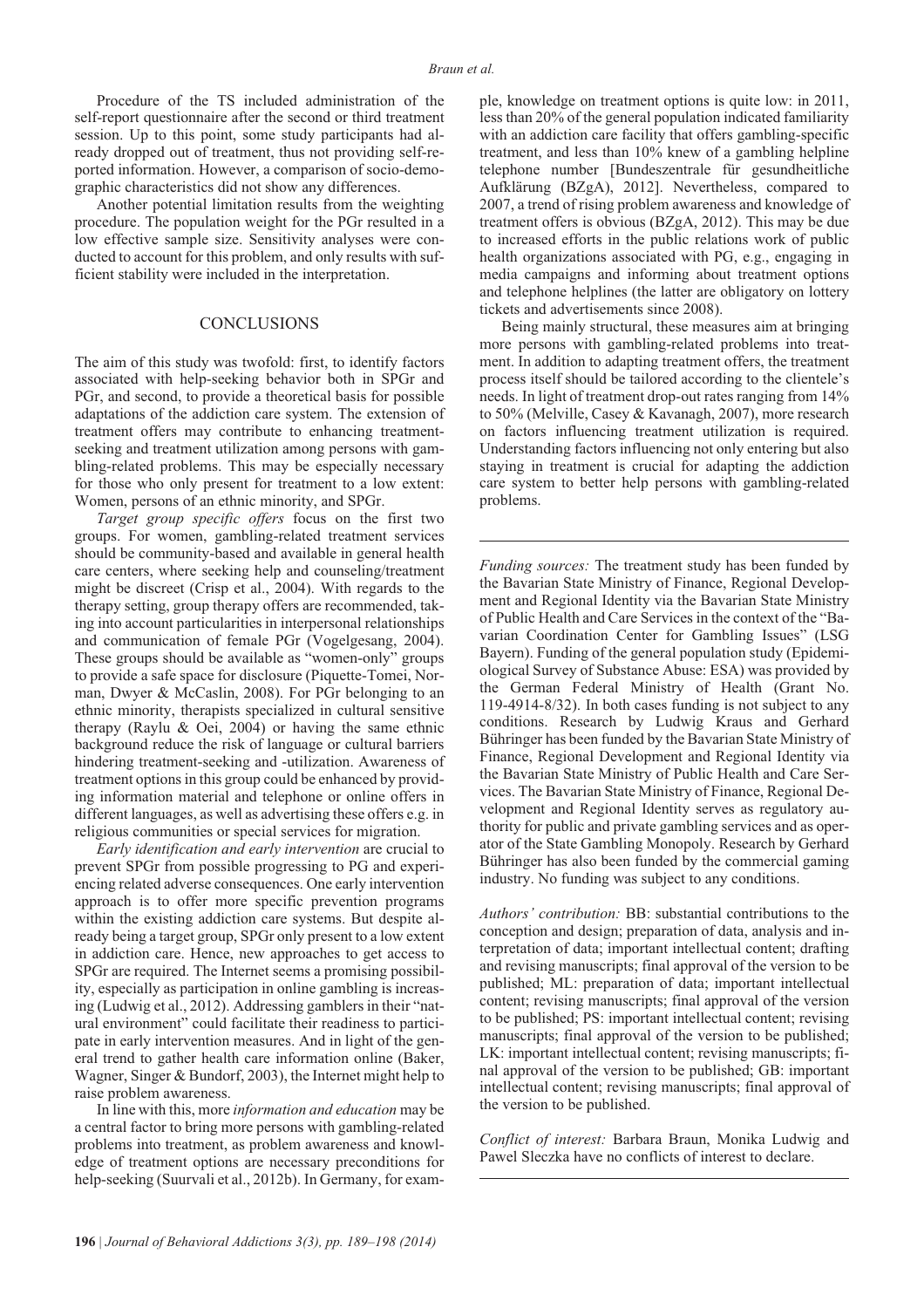### REFERENCES

- American Psychiatric Association (2000). *Diagnostic and statistical manual of mental disorders (Text Revision)* (fourth edition). Washington, DC: American Psychiatric Association.
- Archer, K. J., Lemeshow, S. & Hosmer, D. W. (2007). Goodness-of-fit tests for logistic regression models when data are collected using a complex sampling design. *Computational Statistics & Data Analysis, 51,* 4450–4464.
- Australian Productivity Commission (1999). *Australia's gambling industries. Inquiry report.* Melbourne: Australian Productivity Commission.
- Baker, L., Wagner, T. H., Singer, S. & Bundorf, M. (2003). Use of the internet and e-mail for health care information: Results from a national survey. *JAMA, 289*(18), 2400–2406.
- Baschin, K., Ülsmann, D., Jacobi, F. & Fydrich, T. (2012). Inanspruchnahme psychosozialer Versorgungsstrukturen: Theoretisches Modell für Personen mit Migrationshintergrund [Utilization of psycho-social health care offers: Theoretical model for persons with migration background]. *Psychotherapeut, 57,* 7–14.
- Bischof, A., Meyer, C. & Bischof, G. (2012). Inanspruchnahme von Hilfen beim Pathologischem Glücksspielen: Befunde der PAGE Studie [Treatment utilization in pathological gambling: Findings from the PAGE study]. *Sucht, 58*(6), 369–377.
- Braun, B., Kraus, L., Taqi, Z. & Sassen, M. (2012). *Pathologische Glücksspieler in der ambulanten Suchthilfe in Bayern: Trends 2001–2010* [Pathological gamblers in outpatient addiction care in Bavaria: Trends 2001–2010]. München: Landesstelle Glücksspielsucht in Bayern. Retrieved from http://www. lsgbayern.de/fileadmin/user\_upload/lsg/IFT\_Materialien/ 2012-01-23\_Trends\_2001-2010.pdf
- Braun, B., Ludwig, M., Kraus, L., Kroher, M. & Bühringer, G. (2013). Ambulante Suchthilfe für pathologische Glücksspieler in Bayern: Passung zwischen Behandlungsbedarf und -angebot [Outpatient addiction care for pathological gamblers in Bavaria: fit between clienteles' needs and treatment offers]. *Suchttherapie, 14*(1), 37–45.
- Bundeszentrale für gesundheitliche Aufklärung (BZgA) (2012). *Glücksspielverhalten und Glücksspielsucht in Deutschland. Ergebnisse aus drei repräsentativen Bevölkerungsbefragungen 2007, 2009 und 2011* [Gambling behavior und gambling disorder in Germany: Results of three representatitve population surveys in 2007, 2009 and 2011]. Köln: Bundeszentrale für gesundheitliche Aufklärung.
- Crisp, B. R., Thomas, A. T., Jackson, A. C., Smith, S., Borrell, J., Ho, W., Holt, T. A. & Thomason, N. (2004). Not the same: A comparison of female and male clients seeking treatments from problem gambling counselling services. *Journal of Gambling Studies, 20*(3), 283–299.
- Cunningham, J. A. (2005). Little use of treatment among problem gamblers. *Psychiatric Services, 56*(8), 1024–1025.
- Currie, S. R., Hodgins, D. C., Wang, J., el-Guebaly, N., Wynne, H. & Chen, S. (2006). Risk of harm among gamblers in the general population as a function of level of participation in gambling activities. *Addiction, 101*(4), 570–580.
- Deming, E. D. & Stephan, F. F. (1940). On a least squares adjustment of a sampled frequency table when the expected marginal totals are known. *The Annals of Mathematical Statistics, 11*(4), 427–444.
- Evans, L. & Delfabbro, P. H. (2005). Motivators for change and barriers to help-seeking in Australian problem gamblers. *Journal of Gambling Studies, 21*(2), 133–155.
- Gelman, A. & Carlin, J. (2002). Poststratification and weighting adjustments. In R. M. Groves, J. L. Eltinge & R. J. A. Little

(Eds.), *Survey nonresponse* (pp. 289–203). New York: John Wiley and Sons.

- Groves, R. M., Fowler, F.-J. Jr., Couper, M. P., Lepkowski, J., Singer, E. & Tourangeau, R. (2009). *Survey methodology* (2nd). New York: John Wiley and Sons.
- Hasin, D. & Paykin, A. (1998). Dependence symptoms but no diagnosis: Diagnostic 'orphans' in a community sample 197. *Drug and Alcohol Dependence, 50*(1), 19–26.
- Hildebrand, A., Sonntag, D., Bauer, C. & Bühringer, G. (2009). Versorgung Suchtkranker in Deutschland: Ergebnisse der Suchthilfestatisktik 2007 [Treatment of substance-abuse patients in Germany: Results from the 2007 statistical report on substance-abuse treatment facilities]. *Sucht, 55*(Sonderheft 1), 15–34.
- Hodgins, D. C. & el-Guebaly, N. (2000). Natural and treatmentassisted recovery from gambling problems: A comparison of resolved and active gamblers. *Addiction, 5,* 777–789.
- Korn, E. L. & Graubard, B. I. (1999). *Analysis of health surveys*. New Jersey: Wiley and Sons.
- Kraus, L. & Baumeister, S. (2008). Studiendesign und Methodik des Epidemiologischen Suchtsurveys 2006 [Study design and methodology of the 2006 Epidemiological Survey of Substance Abuse]. *Sucht, 54*(Sonderheft 1), S6–S15.
- Kraus, L. & Pabst, A. (2010). Studiendesign und Methodik des Epidemiologischen Suchtsurveys 2009 [Study design and methodology of the 2009 Epidemiological Survey of Substance Abuse]. *Sucht, 56*(5), 315–326.
- Ladouceur, R., Lachance, S. & Fournier, P. M. (2009). Is control a viable goal in the treatment of pathological gambling? *Behaviour Research and Therapy, 47*(3), 189–197.
- Little, R. J., Lewitzky, S., Heeringa, S., Lepkowski, J. & Kessler, R. C. (1997). Assessment of weighting methodology for the National Comorbidity Survey. *American Journal of Epidemiology, 146*(5), 439–449.
- Ludwig, M., Kraus, L., Müller, S., Braun, B. & Bühringer, G. (2012). Has gambling changed after major amendments of gambling regulations in Germany? A propensity score analysis. *Journal of Behavioral Addictions, 1*(4), 151–161.
- Melville, K. M., Casey, L. M. & Kavanagh, D. J. (2007). Psychological treatment dropout among pathological gamblers. *Clinical Psychology Review, 27*(8), 944–958.
- Meyer, C., Rumpf, H.-J., Kreuzer, A., de Brito, S., Glorius, S., Jeske, C., Kastirke, N., Porz, S., Schön, D., Westram, A., Klinger, D., Goeze, C., Bischof, G. & John, U. (2011). *Pathologisches Glücksspielen und Epidemiologie (PAGE): Entstehung, Komorbidität, Remission und Behandlung* [Pathological Gambling and Epidemiology (PAGE): Development, comorbidity, treatment and remission]. Greifswald, Lübeck: Universitätsmedizin Greifswald, Institut für Epidemiologie und Sozialmedizin; Universität zu Lübeck, Forschungsgruppe S:TEP, Klinik für Psychiatrie und Psychotherapie.
- Meyer, G., Häfeli, J., Mörsen, C. P. & Fiebig, M. (2010). Die Einschätzung des Gefährdungspotentials von Glücksspielen [The risk potential of various types of gambling]. *Sucht, 56*(6), 405–414.
- National Opinion Research Center (1999). *Gambling impact and behavior study.* Chicago: University of Chicago.
- National Research Council (1999). *Pathological gambling: A critical review.* Washington, DC: National Academy Press.
- Nett, J. C., Schatzmann, S., Gerber, M. & Klingemann, H. K. (2003). *Spielbankengesetzgebung und "Selbstheilung" von der Spielsucht. Ausstiegsbedingungen und Behandlungswiderstände als Grundlage für Sozial- und Behandlungskonzepte* [Casino legislation and natural recovery from pathological gambling. Exit conditions and treatment resistance as basis for social and treatment concepts]. Bern: Institut für Sozialplanung und Sozialmanagement, Hochschule für Sozialarbeit.

*Journal of Behavioral Addictions 3(3), pp. 189–198 (2014)* | **197**